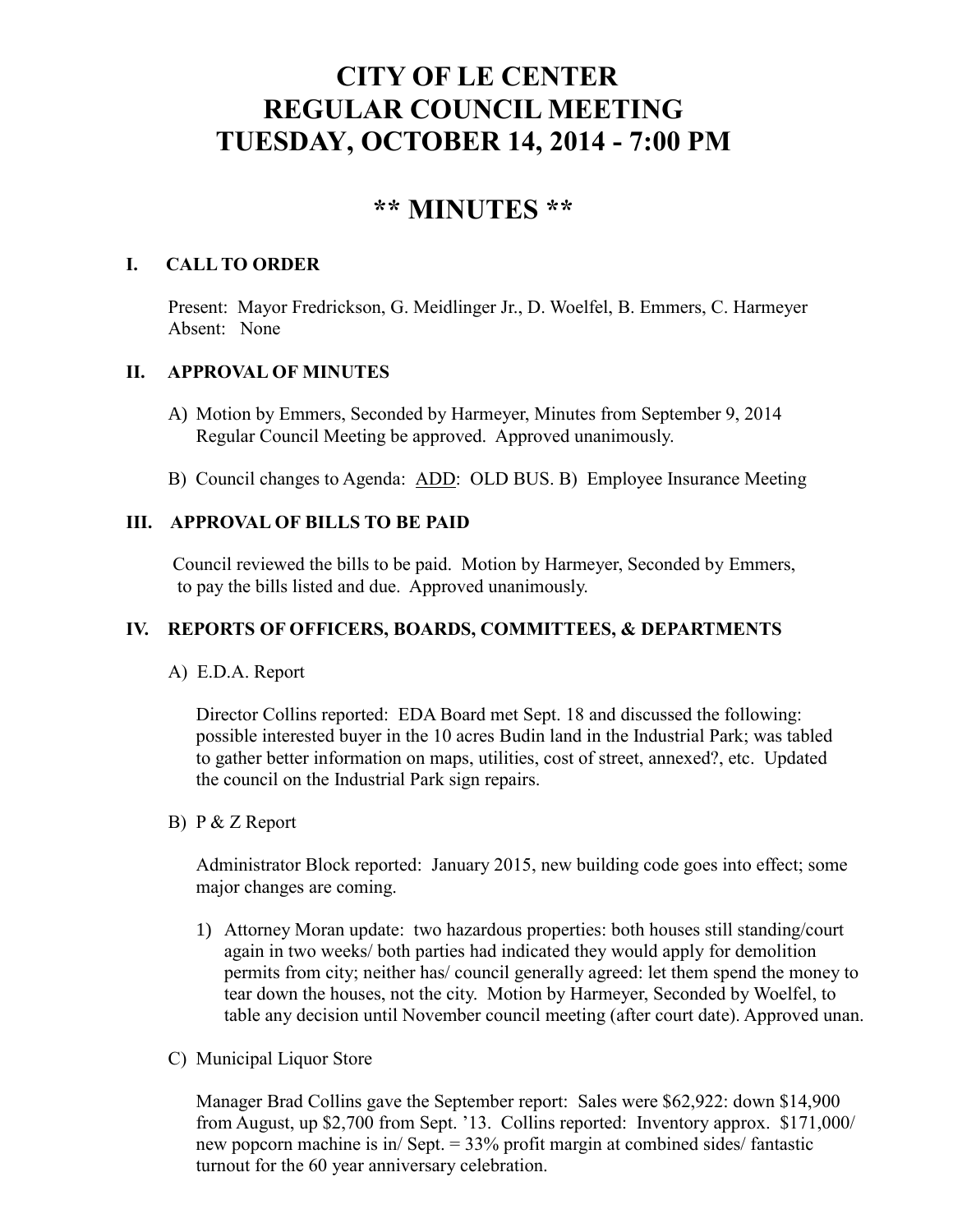D) Police Department

Police Chief Pfarr reported on the police activities for month of September: 106 calls @ 2,424 miles patrolled/ total calls up 4%, total miles down 2%. Pfarr also reported: Sept. was normal, quiet month/ Homecoming was "mellow".

- 1) Motion by Emmers, Seconded by Meidlinger, to approve the police union contract for 3 yr. period Jan. 1, 2015 – Dec. 31, 2017 as negotiated. Approved unanimously.
- E) Water, Sewer, Streets, Parks

Public Works Supt. Curt Roemhildt reported:

- Streets- sweeping  $&$  hauling leaves out  $/$  150 yards so far.
- Water- hydrant flushing is completed/ 350,000 gal. flushed/ considering going to only one flushing per year (Fall) to save water.
- Parks- vandalism in parks was very moderate this past summer/ provided extra set of bleachers at West Park soccer field for late season tournament.
- Wastewater- I  $&$  I report sent to state/bio-solids will be hauled out after farmer removes his crop.
- F) Bolton & Menk Engineering

 Engineer Joel Hawbaker reported: Paulsen driveway is done; repaired as part of warranty work from 2006 Street Project.

#### **V. PUBLIC FORUM**

There were no comments or questions on the 2015 preliminary budget & levy.

Resident Jim Weber appeared before the council to express his concern on the following:

- 1) No parking lot stalls painted in lot behind his building as was previously agreed and huge crack in bituminous needs filling before winter.
- 2) Signs in middle of street used by Legion, VFW, Muni, & Chiefs Baseball: adhere to city ordinance not allowing OR change the ordinance.
- 3) Stick to the Veteran's Clubs opening at 4:00 pm as previously agreed; to help bring more business back into the Municipal Liquor Store.
- 4) This city needs to have two council meetings per month; too much stuff happening for only one meeting.
- 5) City needs to hire a full-time EDA Director; to help jumpstart the business trade in town.
- 6) City should seek a business to locate in the empty LJP building.
- 7) Montgomery city has 20 empty buildings downtown; so we're doing better than that.
- 8) City is dying- no young people want to settle here; especially with no school.
- 9) Municipal Liquor Store remodeling was a waste of money; brought no new business in.